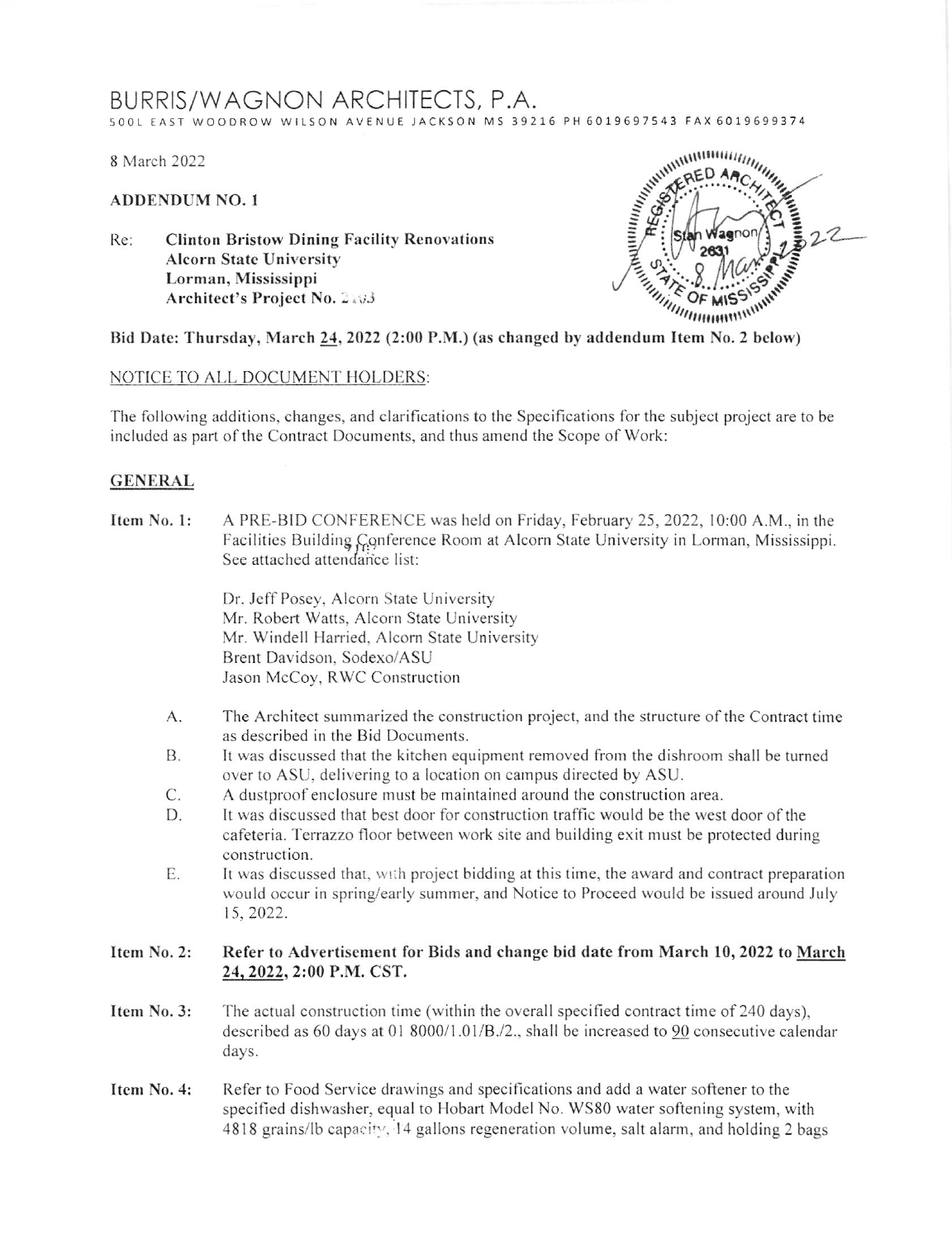of salt.

Item No. 5: See attached mechanical.

 $11.7.$ 

Itcm No. 6: Electrical: Add the following to Sheet E100: At Dishwashing Room 100, provide connection to new rooi mounted exhaust fan (added this addendum). Disconnect and remove existing roof mounted exhaust fan and reconnect new exhaust fan. Extend existing branch circuit as required and connect thru factory installed disconnect. Final connection in seal tight metal flexible metal conduit. See Mechanical for exact location of fan.

No other items in this addendum.

Sincerely.

the Luc

Stan Wagnon, ALA, LEED AP BURRIS/WAGNON ARCHITECTS, P.A.

End of Addendum No. 1